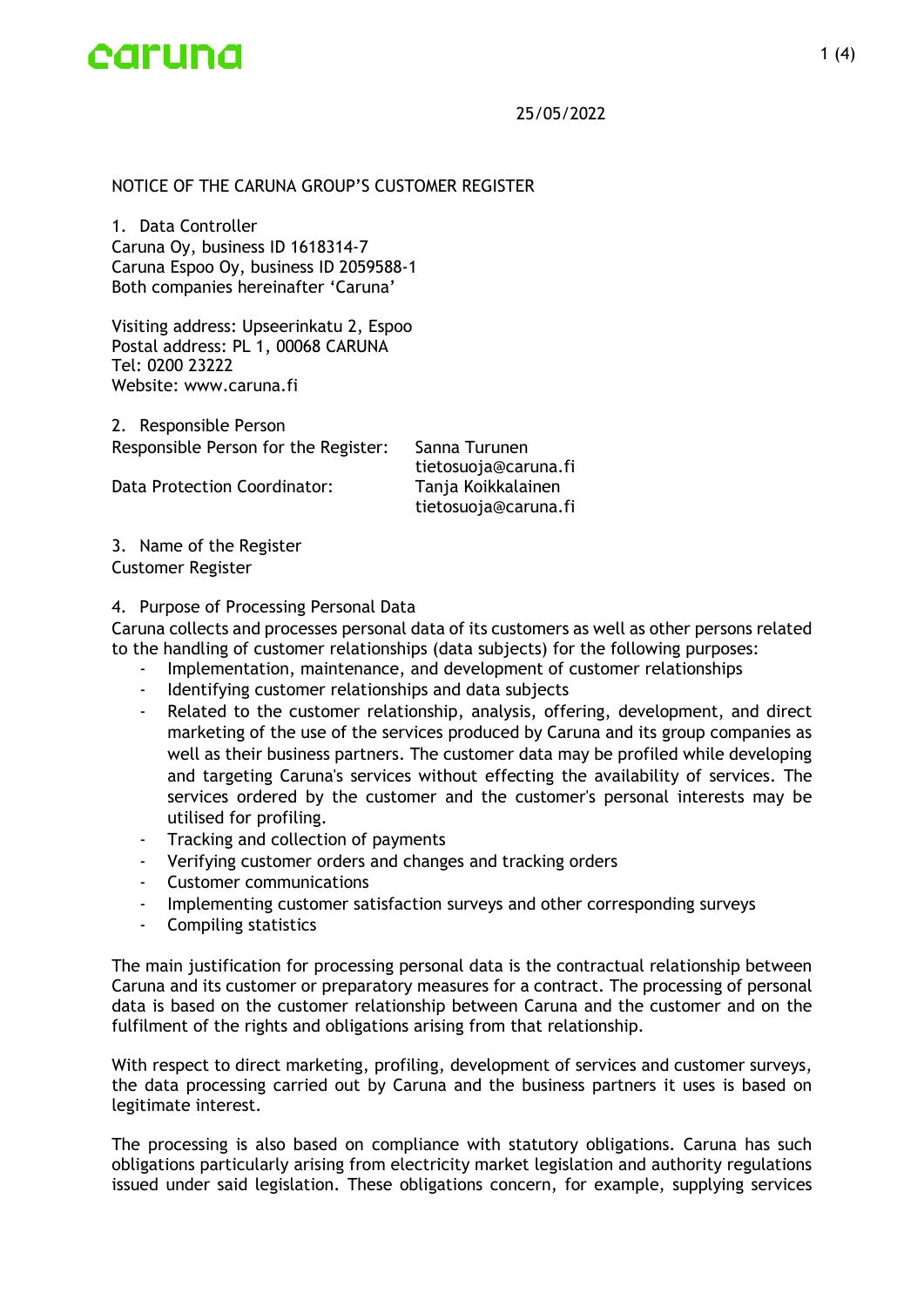

related to electricity distribution, measuring energy consumption, invoicing customers, and using the common information exchange system (Datahub).

When processing personal data, Caruna complies with the applicable legislation, such as electricity market legislation, energy efficiency legislation and data protection legislation.

# 5. Content of the Register

In connection with the register, the following types of data about data subjects may be processed for the purposes listed in section 4:

- Basic information on the data subject (name, personal identification number, contact information)
- Basic information on contact persons who are not consumer customers (name, contact information) and information about the employer and occupation
- Data related to the implementation and handling of the customer relationship and customer's needs and wishes
- Communication with the customer and others who contact Caruna (such as e-mails, chat discussions and telephone recordings)
- Data related to the contractual relationship and the services and products it covers
- Metering and installation data concerning the place of electricity use
- Payment information
- Invoicing and payment transaction data
- Information on customer notification of electromagnetic hypersensitivity
- Information on customer segmentation and profiling (such as predictions regarding the household, attitudes and purchasing behaviour)
- Data on direct marketing and similar consents and prohibitions

Providing basic data on the data subject and invoicing data is a requirement for Caruna to supply services. Furthermore, statutory obligations require that Caruna collect, for example, data on the data subject's consumption and production of energy. Failing to provide the required information or prohibiting their collection can hinder or completely prevent Caruna's ability to provide services.

As described in section 10 below, the data subject has the right to prohibit or restrict the processing of their data, for example, the right to prohibit the use of their data for direct marketing.

# 6. Regular Sources of Data

Data on the data subject is obtained from:

- The data subject or a person authorised by the data subject directly
- Energy companies operating in the electricity market and from the common information exchange unit of the electricity market (Datahub) based on information exchange that is based on applicable legislation or authority regulations
- Business partners providing services to the Caruna group or third parties, for example, as defect notices or in conjunction with repairing a defect
- Credit institutions in the form of credit ratings when entering into an agreement or during a contractual relationship
- The registers of registrars offering contact information, update, or data enrichment services or other corresponding services
- Authorities, such as the enforcement authorities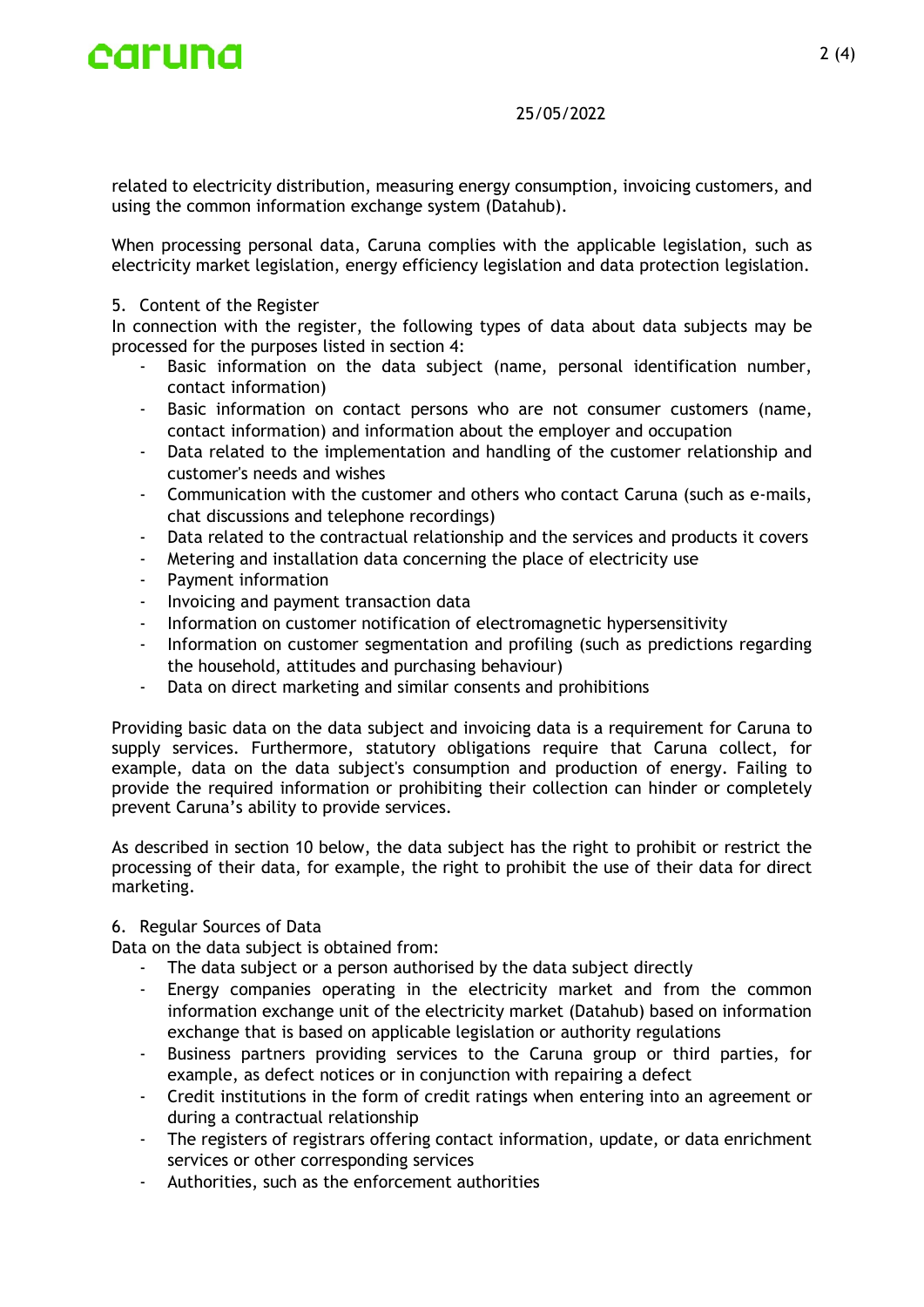

- Public sources

The data is updated in compliance with legislation or authority regulations concerning common information exchange of the electricity market (Datahub) and protocols created by Finnish Energy.

## 7. Regular Disclosures of Data

Caruna can transfer personal data in its register to third parties, such as electricity market parties or the common information exchange unit of the electricity market (Datahub), or disclose it to the authorities only to the extent permitted and required by electricity market and other legislation or with the express consent of the data subject. Data is disclosed to business partners of the Virtane.fi service with the consent of the data subject.

Caruna may transfer personal data to its other personal data registers or to other companies of the group.

Caruna can transfer data, to the extent necessary, from its customer register to its business partners providing services. In such cases, the party in question processes personal data on behalf of Caruna and has entered into an agreement concerning, among other things, the confidentiality of the data.

## 8. Transfer of Data Out of the EU or European Economic Area

No personal data in this register is transferred out of the EU or EEA. In the event data is transferred out of the EU or EEA, this is separately agreed and the reliability of the processing of personal data is properly secured through agreements.

### 9. Register Security Principles

Access to personal data is restricted to persons who need the data in the course of their work.

Access to digital data is restricted through access rights, and the data is further secured for the duration of processing through other technical means, such as encryption, firewalls and other data security measures.

Data in a physical form is kept in locked spaces with restricted access.

# 10. Right to Access, Objection and Rectification

Under data protection legislation, the data subject has the right to access the information on them in the register. The processing of an access request requires that the person in question be identified. Therefore, access requests should primarily be made using the online form at caruna.fi/en/privacy-policy or personally at Caruna's headquarters in Espoo. When the request is made at Caruna's headquarters, the identity of the person making the request is verified by means of a valid passport or a photo ID.